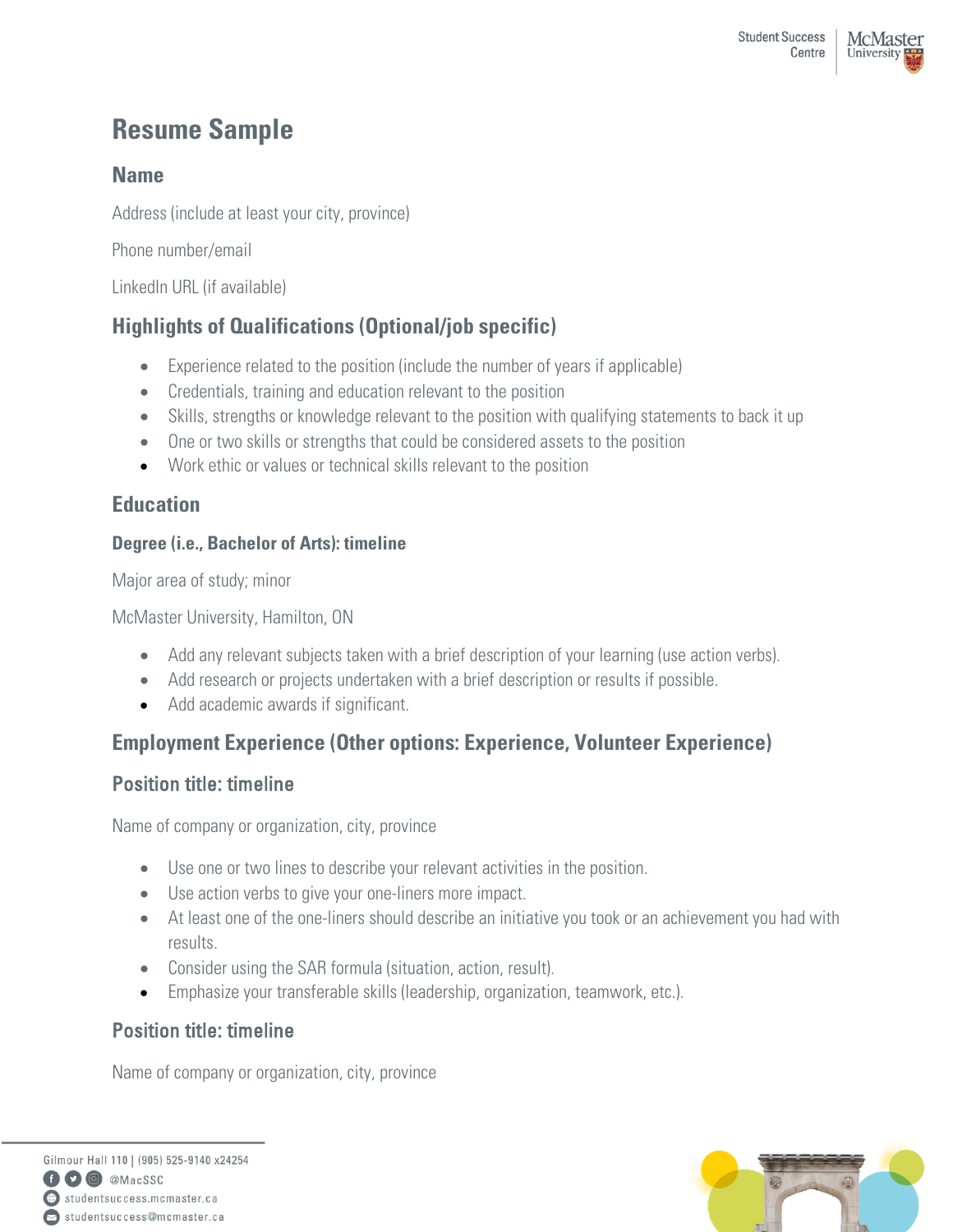- Trained staff on cash, debit and credit transactions to ensure consistent and effective operations.
- Attentively responded to customers while working in a busy downtown retail store.
- Entrusted with manager's responsibilities while the manager was off site and on vacation.

#### **Extra-curricular Activities and/or Volunteer Experience**

• List the positions you held in student and volunteer organizations. Treat them like regular jobs. Extra-curricular examples can include job shadows, MSU clubs, Faculty associations, etc.

#### Position title: timeline

Name of club, charity, event; city, province

- Describe what you did in this position.
- Emphasize your transferable skills and achievements.

#### **Technical Skills (Optional)**

You can adjust headings to be more specific or general ("Computer Skills," "Language Skills," "Business Skills," "Additional Skills," "Related Skills," etc.) This is where you add any relevant hard skills or knowledge areas. Depending on the position, this heading may be on the first page.

- Programming languages: C/C++, Visual C++, Visual Basic
- Graphic programs: Corel Draw, AutoCAD
- Office applications: MS Word, MS Excel, MS PowerPoint

#### **Interests (Optional)**

- Tennis: Competed extensively throughout Canada in various junior and senior tournaments.
- Drama: Took major roles in high school and university drama.
- Public presenting: Joined the local toastmasters group to improve presentation skills.

#### **Additional headings**

Use different headings in your resume depending on relevance to the position you are seeking. Some suggestions:

- Professional Profile
- Research Experience
- Relevant Experience
- Additional Experience
- Technical Skills
- Awards and Grants
- Lab Experience
- Conferences and Presentations
- Publications

Gilmour Hall 110 | (905) 525-9140 x24254 **O** @ @MacSSC studentsuccess.mcmaster.ca Situdentsuccess@mcmaster.ca